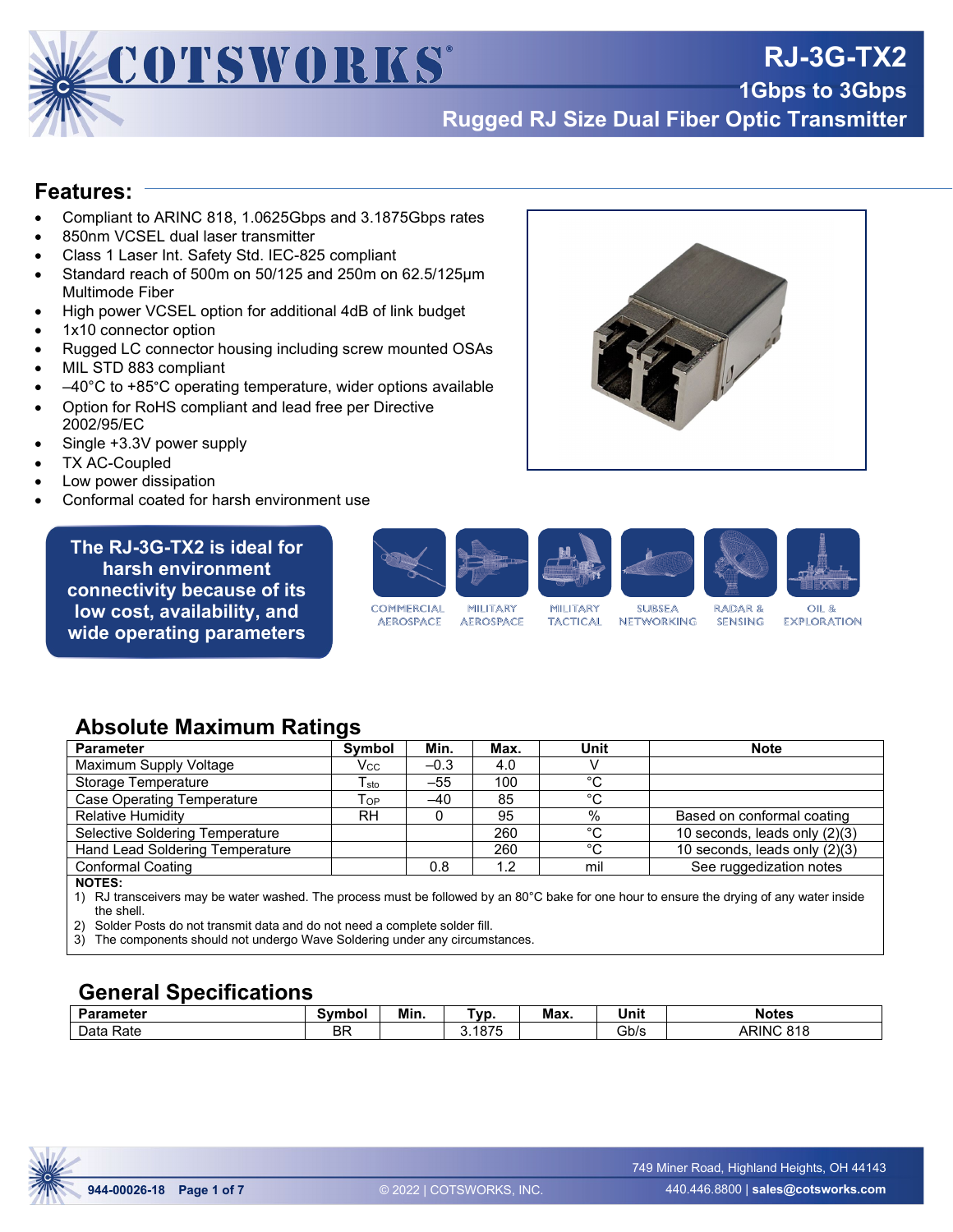

**Rugged RJ Size Dual Fiber Optic Transmitter**

#### **Electrical Specifications** (Top = -40 to 85°C, Vcc = 3.135 to 3.465 Volts)

| <b>Parameter</b>                      | <b>Symbol</b>              | Min.            | Typ. | Max.  | Unit | <b>Notes</b>                         |  |  |  |
|---------------------------------------|----------------------------|-----------------|------|-------|------|--------------------------------------|--|--|--|
| Supply Voltage                        | Vcc                        | 3.135           |      | 3.465 | v    |                                      |  |  |  |
| <b>Total Module Power Dissipation</b> | P <sub>DISS</sub>          |                 | 0.60 | 0.80  | W    |                                      |  |  |  |
| <b>Transmitter</b>                    |                            |                 |      |       |      |                                      |  |  |  |
| <b>Supply Current</b>                 | <b>I</b> CC                |                 | 85   | 120   | mA   | Per channel                          |  |  |  |
| Input Differential Impedance          | $R_{\rm in}$               |                 | 100  |       | Ω    |                                      |  |  |  |
| Input Signal Amplitude                | $\mathsf{V}_{\mathsf{in}}$ | 0.5             |      | 2.4   |      | <b>AC Coupled Differential Input</b> |  |  |  |
| Transmit Disable Voltage              | $V_D$                      | 2.0             |      | Vcc   |      | LVTTL                                |  |  |  |
| <b>Transmit Enable Voltage</b>        | V <sub>EN</sub>            | V <sub>EE</sub> |      | 0.8   |      | LVTTL                                |  |  |  |

# **Pin Configuration**

|       | PIN# | Symbol            | <b>Description</b>                                                                                                                      | Logic/Protocol |
|-------|------|-------------------|-----------------------------------------------------------------------------------------------------------------------------------------|----------------|
|       |      |                   |                                                                                                                                         |                |
|       |      | $TD1+$            | Transmitter 1 DATA In +                                                                                                                 | <b>LVPECL</b>  |
|       | 2    | $V_{FF1}$         | Transmitter 1 Signal Ground                                                                                                             | N/A            |
|       | 3    | $TD1-$            | Transmitter 1 DATA In -                                                                                                                 | <b>LVPECL</b>  |
|       | 4    | $V_{CC1}$         | <b>Transmitter 1 Power Supply</b>                                                                                                       | N/A            |
| [TOP] | 5    | T <sub>DIS2</sub> | Transmit 2 Disable input<br>Logic 1 = Disable Optical Output<br>Logic 0 = Enable Optical Output<br>Internal 4.7K ohm pull-down (enable) | LVTTL          |
|       | 6    | $T_{DIS1}$        | Transmit 1 Disable input<br>Logic 1 = Disable Optical Output<br>Logic 0 = Enable Optical Output<br>Internal 4.7K ohm pull-down (enable) | LVTTL          |
|       |      | $TD2+$            | Transmitter 2 DATA In +                                                                                                                 | <b>LVPECL</b>  |
|       | 8    | $V_{CC2}$         | Transmitter 2 Power Supply                                                                                                              | N/A            |
|       | 9    | $TD2-$            | Transmitter 2 DATA In -                                                                                                                 | <b>LVPECL</b>  |
|       | 10   | V <sub>EE2</sub>  | Transmitter 2 Signal Ground                                                                                                             | N/A            |

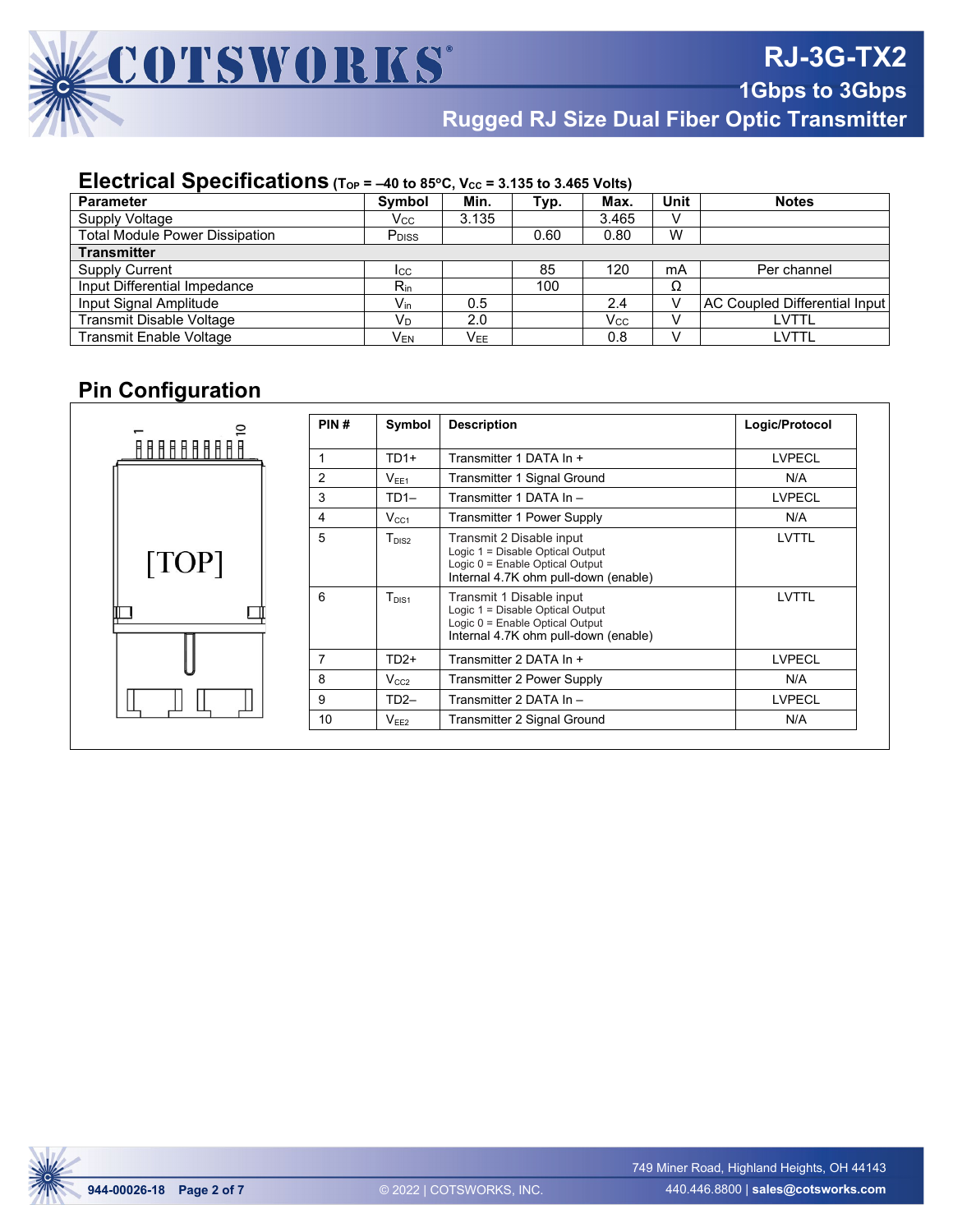

**Rugged RJ Size Dual Fiber Optic Transmitter**

#### **Optical Characteristics** (Top = -40 to 85°C, Vcc = 3.135 to 3.465 Volts)

| <b>Parameter</b>                                                                                             | Symbol       | Min. | Typ. | Max.   | Unit  | <b>Notes</b> |  |  |  |
|--------------------------------------------------------------------------------------------------------------|--------------|------|------|--------|-------|--------------|--|--|--|
| <b>Transmitter</b>                                                                                           |              |      |      |        |       |              |  |  |  |
| <b>Output Optical Power (Standard)</b>                                                                       | $P_{OUT}$    | $-9$ |      | $-3$   | dBm   |              |  |  |  |
| <b>Output Optical Power (High Power)</b>                                                                     | POUT         | $-5$ |      | $-1$   | dBm   |              |  |  |  |
| Optical Wavelength                                                                                           | λ            | 830  | 850  | 860    | nm    |              |  |  |  |
| Spectral Width                                                                                               | $\sigma$     |      |      | .85    | nm    |              |  |  |  |
| ER.<br>6<br><b>Extinction Ratio</b><br>dВ                                                                    |              |      |      |        |       |              |  |  |  |
| <b>Optical Rise/Fall Time</b>                                                                                | tr/tr        |      |      | 150    | ps    | (3)          |  |  |  |
| <b>Relative Intensity Noise</b>                                                                              | <b>RIN</b>   |      |      | $-117$ | dB/Hz |              |  |  |  |
| Total Jitter Contribution (p-p)                                                                              | <b>TXATJ</b> | Λ    |      | 85     | ps    | (4)          |  |  |  |
| <b>NOTES:</b>                                                                                                |              |      |      |        |       |              |  |  |  |
| Class 1 Laser Safety per FDA/CDRH, EN (IEC) 60825 used on 50/62.5 MMF<br>1)                                  |              |      |      |        |       |              |  |  |  |
| 2)<br>Equivalent extinction ratio specification for Fibre Channel. Allows smaller ER at higher average power |              |      |      |        |       |              |  |  |  |
| 3)<br>Unfiltered, 20–80%. For Fibre Channel data rates, complies with FC 1x and 2x eye mask when filtered    |              |      |      |        |       |              |  |  |  |
| 4)<br>If measured with TJ-free data input signal. In actual application, output TJ will be given by:         |              |      |      |        |       |              |  |  |  |
| $TJ_{OUT} = DJ_{IN} + \Delta DJ + \sqrt{(TJ_{IN} - DJ_{IN})^2 + (\Delta TJ - \Delta DJ)^2}$                  |              |      |      |        |       |              |  |  |  |

 $^{15}$  our  $^{-1}$   $^{15}$  our  $^{-1}$   $^{15}$  our  $^{-1}$   $^{-1}$   $^{-1}$   $^{-1}$   $^{-1}$   $^{-1}$   $^{-1}$   $^{-1}$   $^{-1}$   $^{-1}$   $^{-1}$   $^{-1}$   $^{-1}$   $^{-1}$   $^{-1}$   $^{-1}$   $^{-1}$   $^{-1}$   $^{-1}$   $^{-1}$   $^{-1}$   $^{-1}$   $^{-1}$   $^{-1}$   $^{-1}$   $^{-1}$   $^{-1}$   $^{-1}$   $^{-1}$   $^{-$ 

#### **Equivalent Circuits**

# **1. Equivalent Input Circuit** TD+ ⋚ 100 $\Omega$ TD- $\subset$ *Drawing shows entire RJ device and dotted line represents laser driver. RJ-3G-TX2 is interally AC-coupled.*

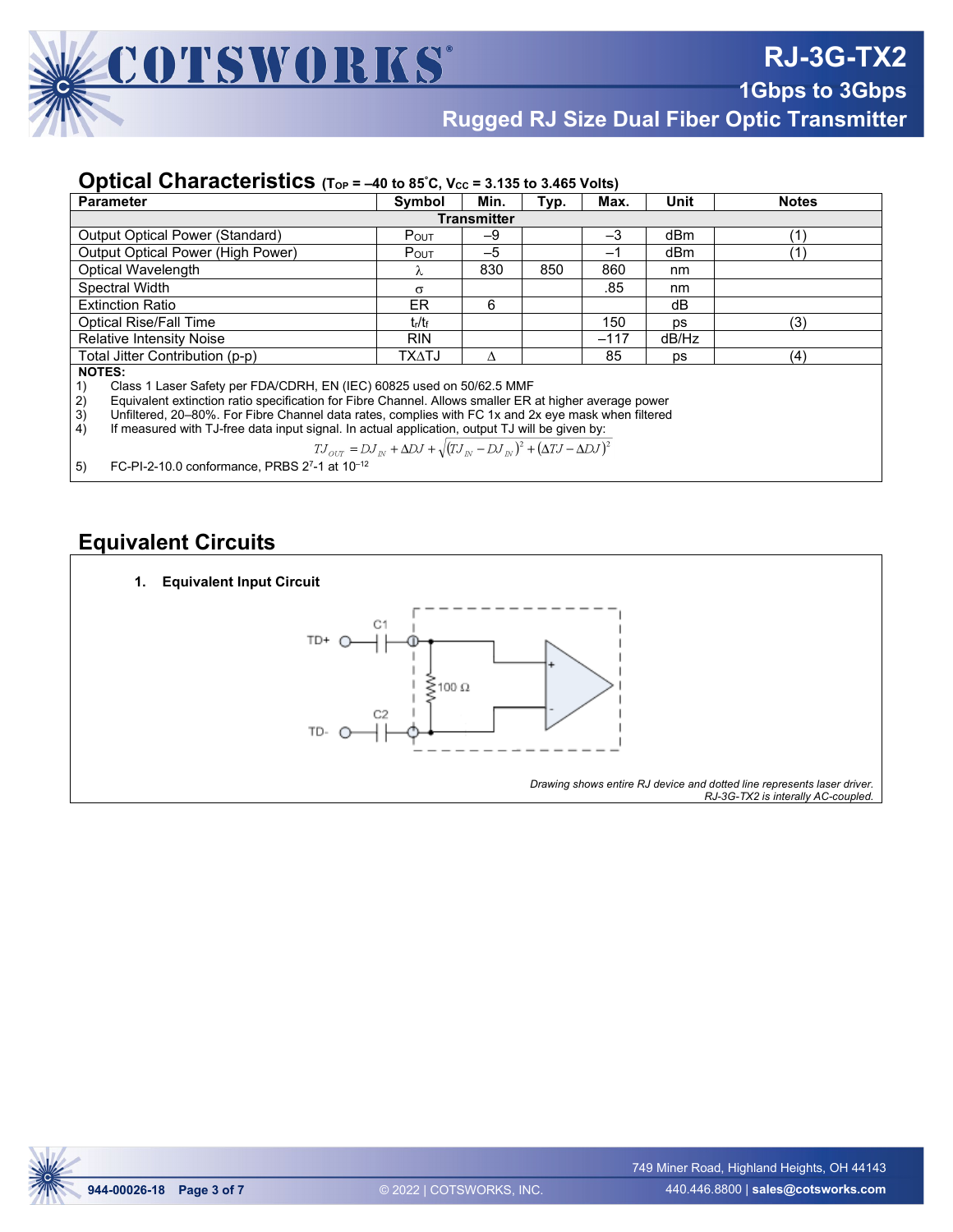

**RJ-3G-TX2**

**1Gbps to 3Gbps**

**Rugged RJ Size Dual Fiber Optic Transmitter**

## **PCB Design Guidelines**



#### **Panel Cutout**



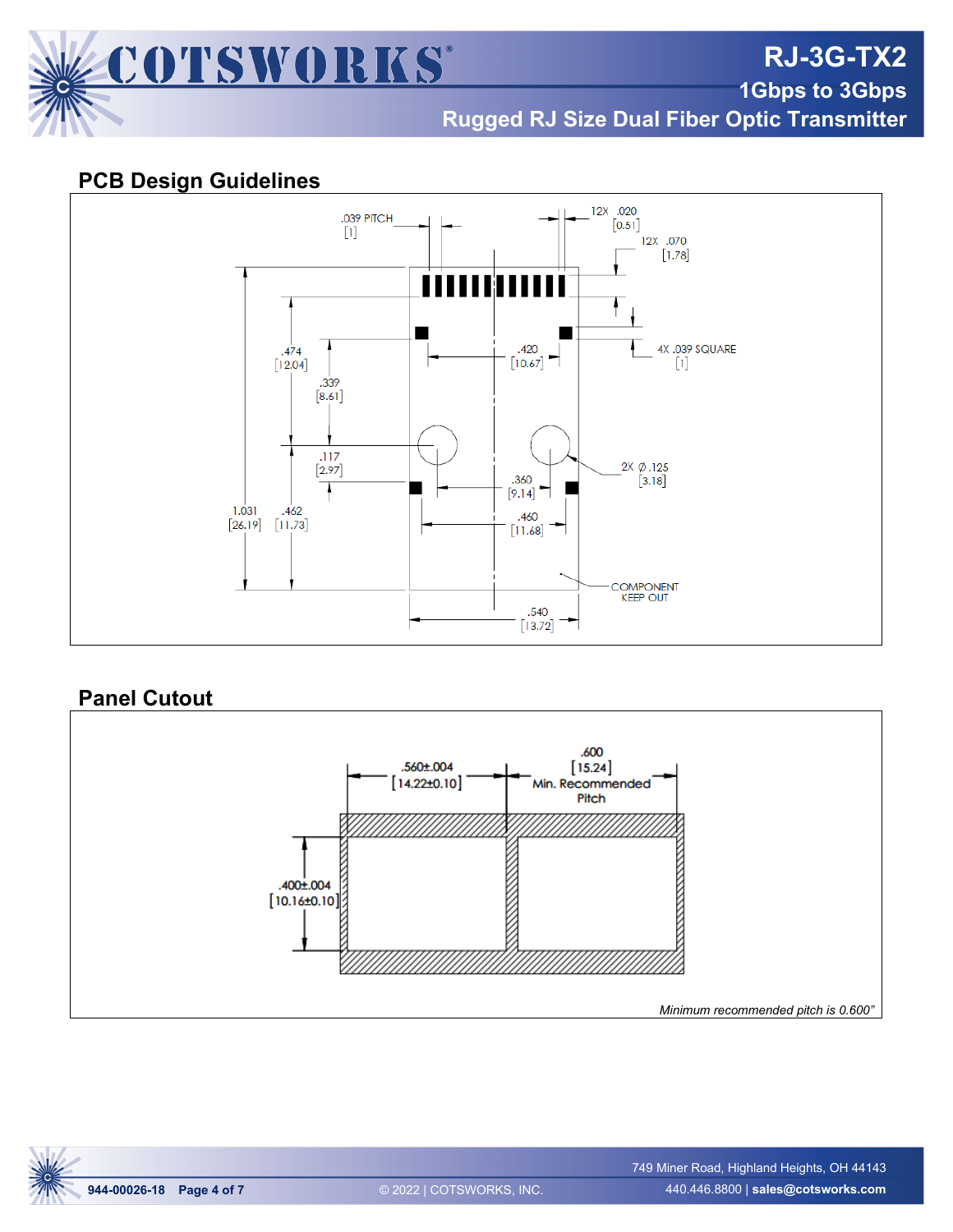

**1Gbps to 3Gbps Rugged RJ Size Dual Fiber Optic Transmitter**

**RJ-3G-TX2**

#### **Screw Post Mechanical Dimensions**



# **Optional Solder Post and Optional EMI Shield Mechanical Dimensions**



# **Mounting Hardware Guidelines**

![](_page_4_Figure_7.jpeg)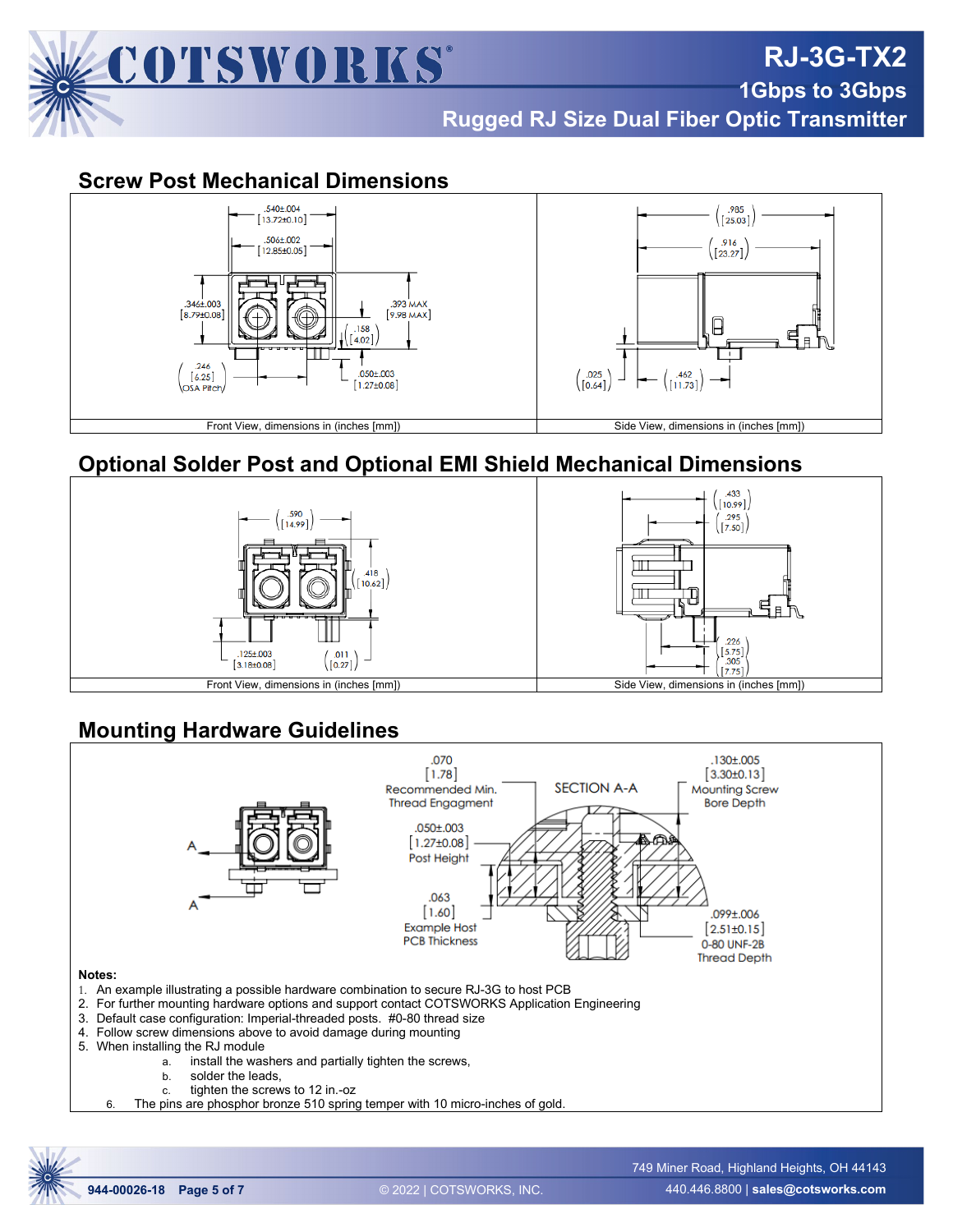![](_page_5_Picture_0.jpeg)

**1Gbps to 3Gbps Rugged RJ Size Dual Fiber Optic Transmitter**

**RJ-3G-TX2**

## **Ruggedization Notes**

- Parylene C coating can be used for conformal coating with a 1.0mil ± 0.2mil thickness through a deposition process. Parylene Type C has a 5600VPM rating, withstands temperatures of 350°F, and is extremely resistant to oil/dirt, and object impact.
- Another option for conformal coating is Cytec Conathane® CE1155 is applied as a 1.5mil film, which meets MIL-I-46058-C. It has resistance to moisture and abrasion. It is clear with a UV additive and has a 3000VPM rating.
- This part can come in a pigtail fiber optic version.
- Contact COTSWORKS for all MSDS and case composition.
- An optional label or coating may be applied to prevent damage to the label during a chlorine wash.

#### **Reference Information**

- 1) IEEE Standard 802.3, 2002 Edition, 1000BASE-X. IEEE Standards Department, 2002
- 2) "Fibre Channel Draft Physical Interface Specification (FC-PI-2 Rev. 10.0)". American National Standard for Information Systems
- 3) Infiniband 1.2.1 specification, [www.infinibandta.org](http://www.infinibandta.org/)
- 4) 3.125Gb/s XAUI specification, IEEE 802.3ae, section 47
- 5) ARINC 818 specification at 3.1875Gb/s,<https://www.arinc818.com/>
- 6) Directive 2002/95/EC of the European Council Parliament and of the Council, "on the restriction of the use of certain hazardous substances in electrical and electronic equipment." January 27, 2003

# **Regulatory Compliance**

- COTSWORKS transceivers are Class 1 Laser Products and comply with US FDA regulations.
- These products are compliant with TÜV and CSA Class 1 eye safety requirements of EN (IEC) 60825 and the electrical safety requirements of EN (IEC) 60950.
- This part has an option for compliance with Directive 2002/95/EC covering restriction on certain hazardous substances (RoHS). It invokes item 5 of the Annex which allows "Pb in the glass of cathode ray tubes, electronic components, and fluorescent tubes." This part may contain Pb for components such as lenses, windows, isolators, and other electronic components.

#### **Warnings:**

**Handling Precautions:** This device is susceptible to damage from electrostatic discharge (ESD). A static free environment is highly recommended.

**Laser Safety:** Radiation emitted by laser devices can be dangerous to human eyes. Avoid eye exposure to direct or indirect radiation.

![](_page_5_Picture_22.jpeg)